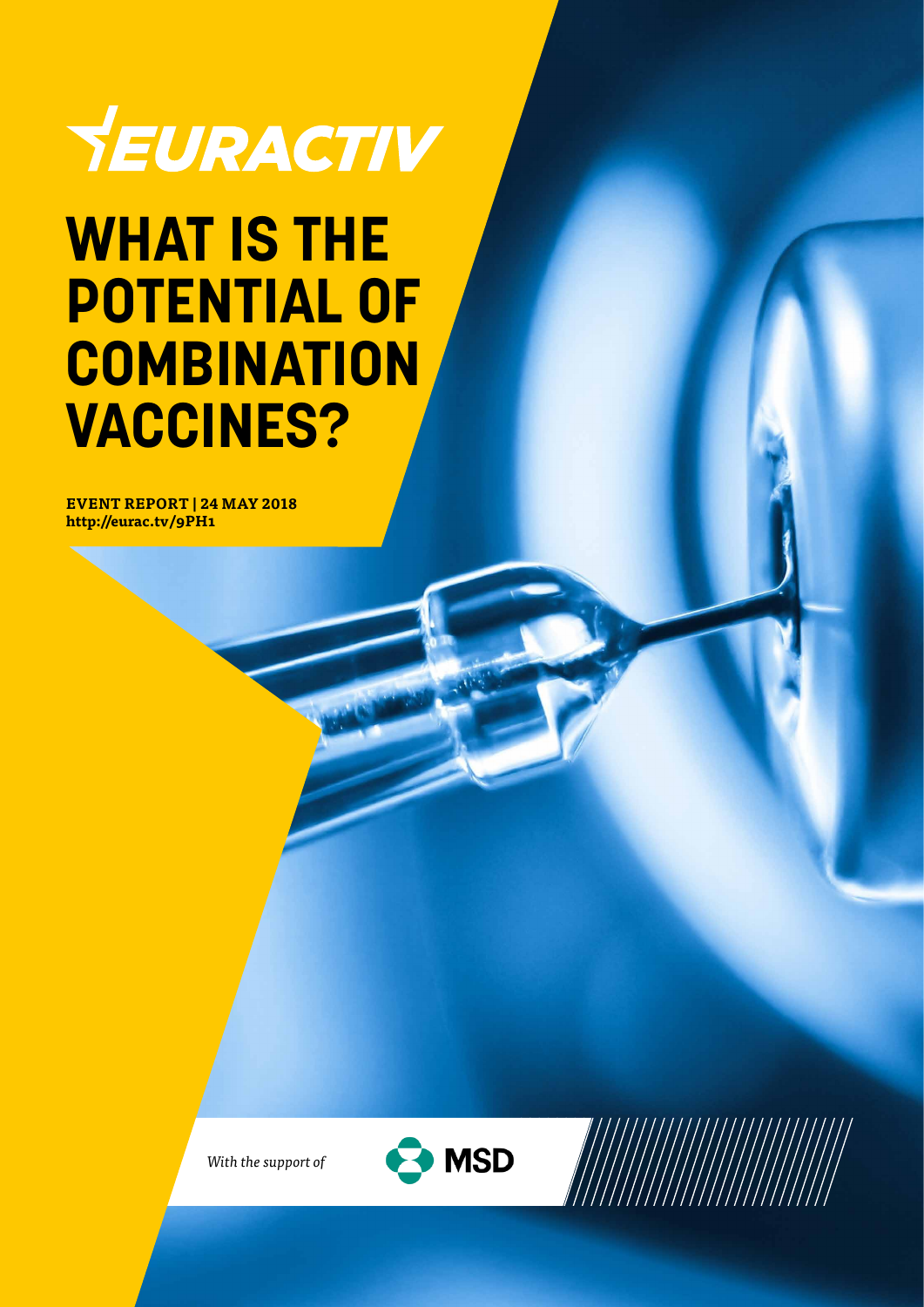# YEURACTIV

### **WHAT IS THE POTENTIAL OF COMBINATION VACCINES?**

**EVENT REPORT | 24 MAY 2018 http://eurac.tv/9PH1**

*The rise of anti-vaccination campaigns has in recent years had a detrimental effect on EU public health as "forgotten" diseases such as measles re-appeared in Europe, raising eyebrows among policymakers.*

*Multicomponent or combination vaccines cover 4 or 5 diseases at once and can reduce the number of necessary injections.*

*What are their benefits? Can they improve vaccination coverage and the protection of the population?*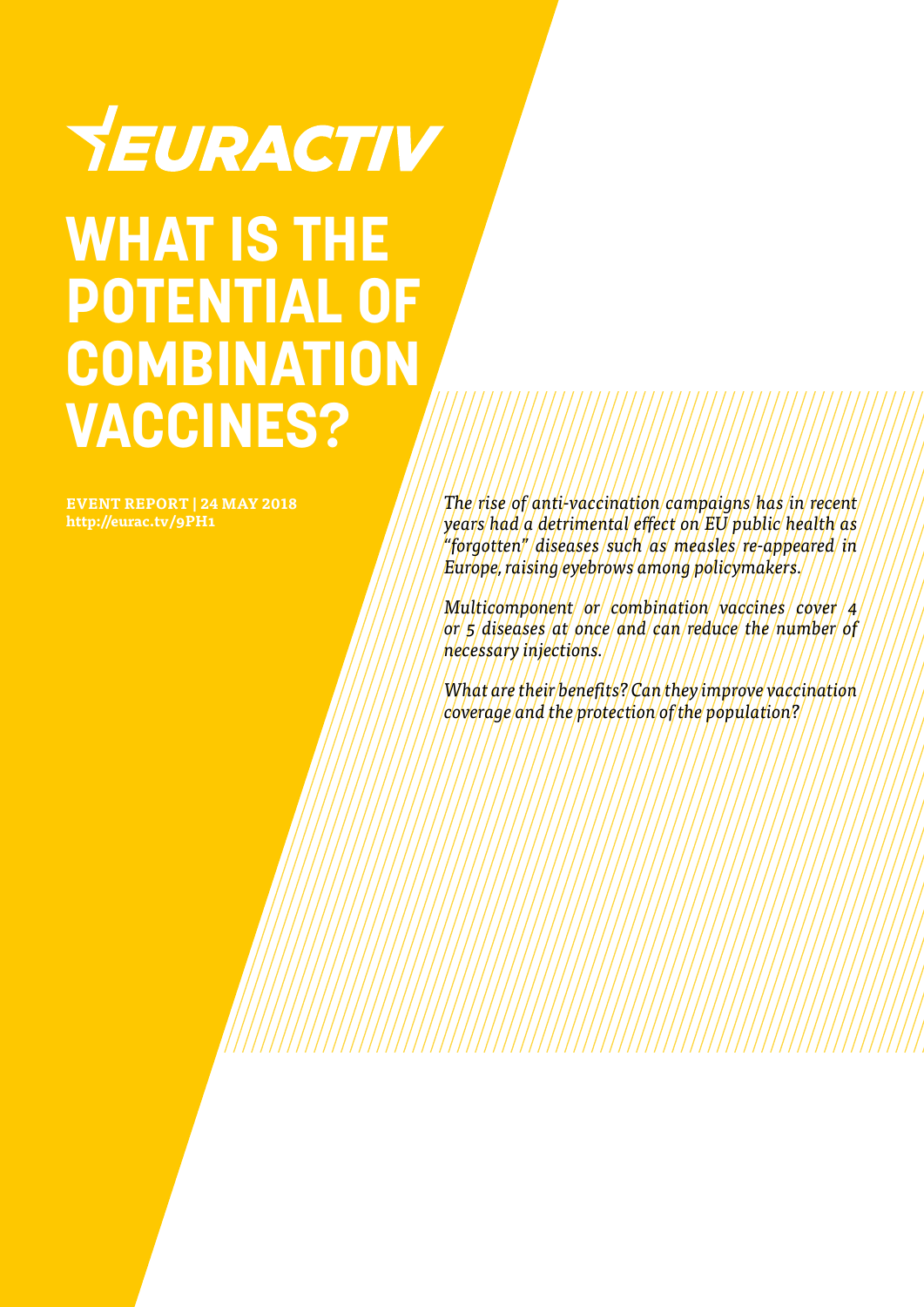### Contents

**4**

**6**

**9**

MEP: Europe must unlock the potential of combination vaccines

Pharma expert: Combination vaccines reduce the cost of outbreaks and treatments

||<sup>|</sup><br>|<sup>|||</sup>||<br>||<sub>|||||</sub>||

Combination vaccines: more protection for all with less injections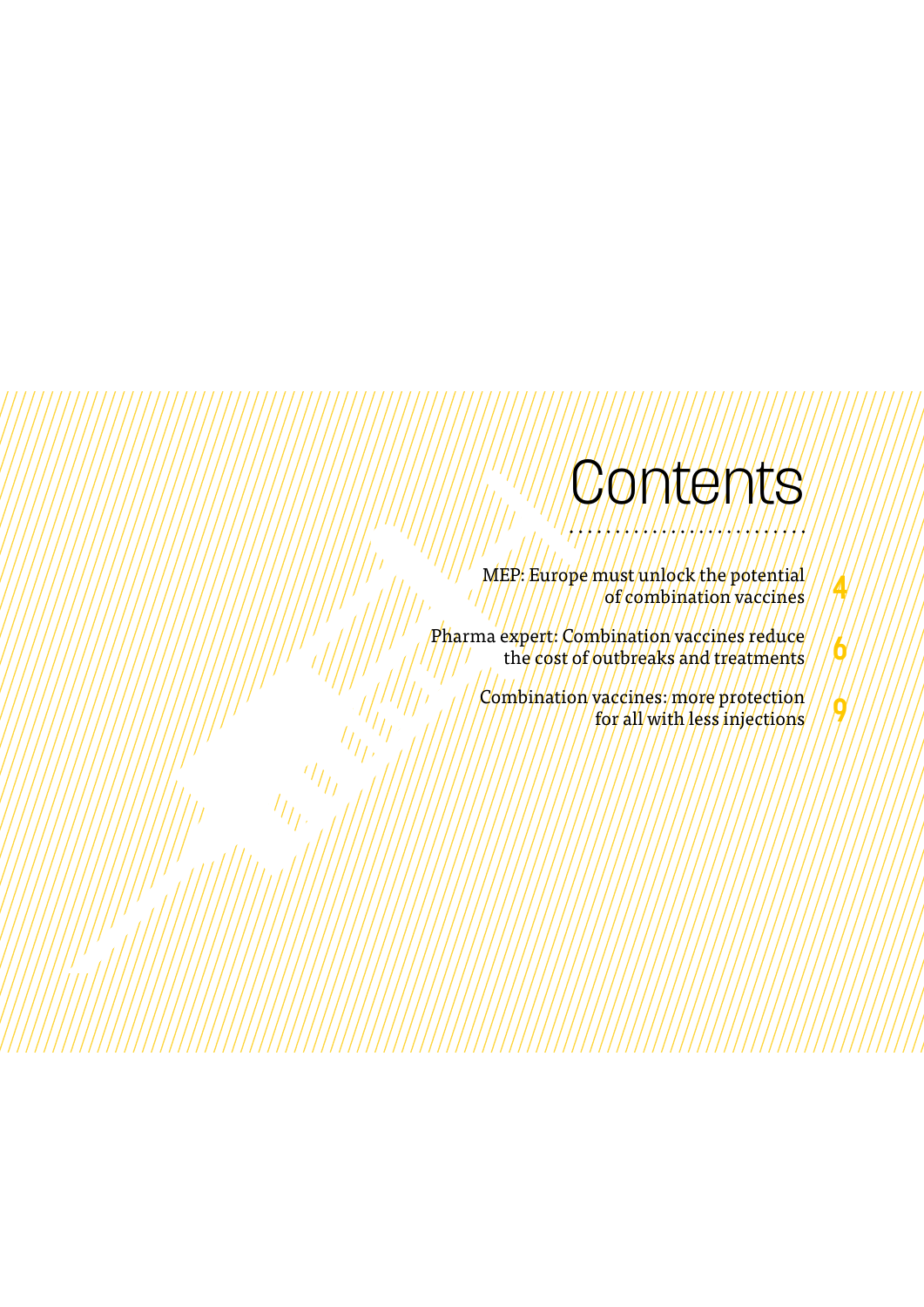## MEP: Europe must unlock the potential of combination vaccines

#### *B y S a r a n t i s M i c h a l o p o u l o s | E U R A C T I V. c o m*



**Multicomponent** or<br> **indispensable tool to address**<br>
the www.therethical bealth shall waves combined vaccines are an the current public health challenges and Europe should, therefore, help unlock their potential, said Swedish MEP Christofer Fjellner.

"These new vaccines allow better compliance and adherence to immunisation programmes. I think multicomponent vaccines have a far bigger potential than what has been unlocked so far," the centre-right politician said.

Multicomponent vaccines reduce the number of injections as they cover four or five diseases at once and are

recommended for routine use in 26 EU countries.

Speaking at an event in the European Parliament, Fjellner, an MEP of the European People's Party (EPP), explained that considering its leadership in the field, Europe has a responsibility to push for the vaccination agenda and the benefits it can bring for people of all ages.

"We all know that Europe is a global leader when it comes to vaccination. Almost 80% of the world's vaccines are produced by companies based in the EU and two-thirds of vaccines' research is actually done by these companies," he noted.

He underlined that policymakers

should be louder when it comes to vaccination policies and strategies and called the investment in vaccines' innovation a "win-win" situation for all.

"Europe has to remain the leader," he said.

#### **BENEFITS AND CHALLENGES**

Mel Kohn, medical director at MSD pharmaceutical company, said that the combined vaccines bring benefit to all parts of the society.

Kohn pointed out that by allowing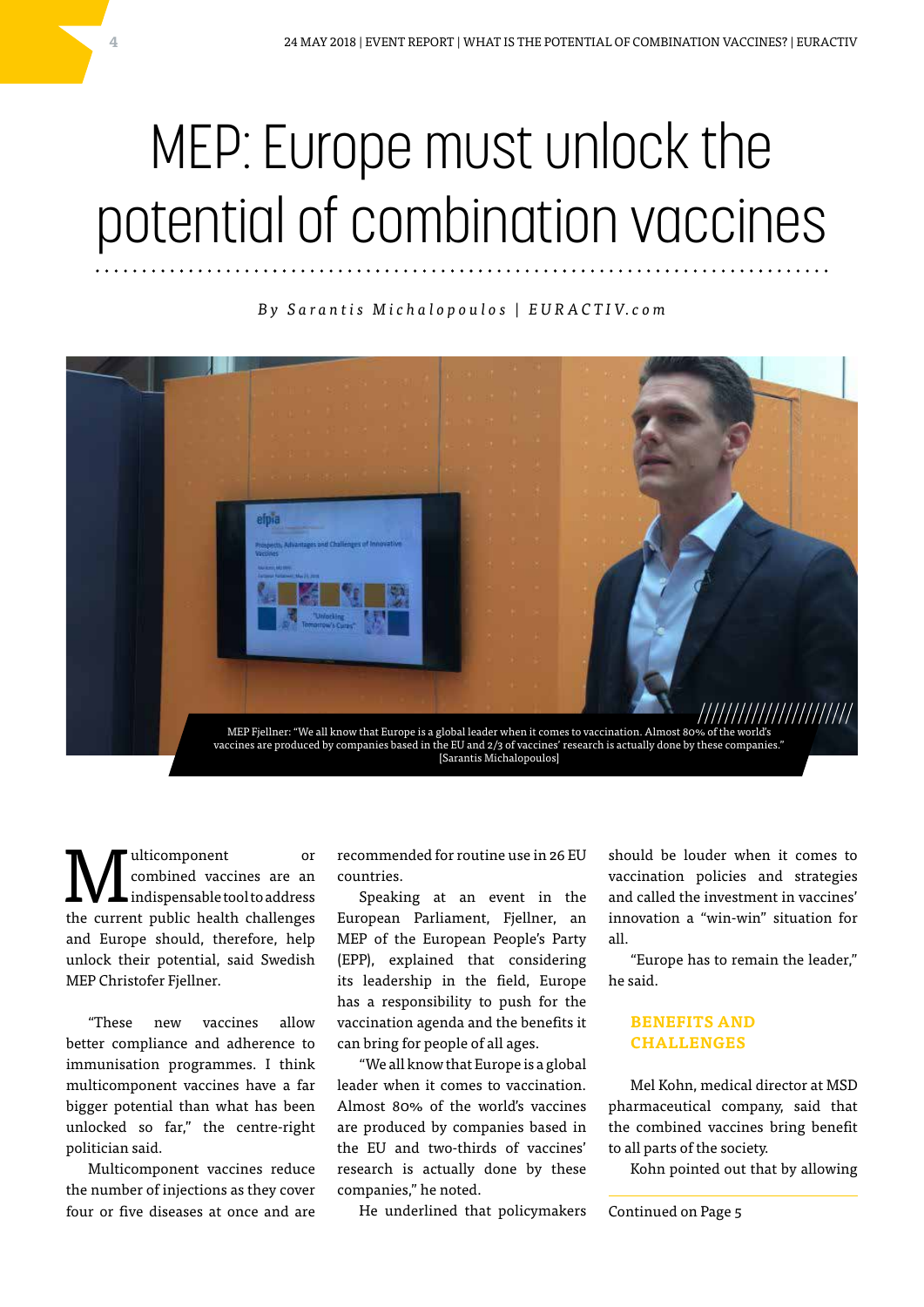#### Continued from Page 4

for the introduction of new antigens into the vaccines schedule without increasing the number of injections "greatly improves" vaccination coverage and therefore the protection of the population.

"We know that when there are fewer visits, when parents do not bring their children for recommended vaccines or when adults don't go and get recommended vaccines, most of the time is because they are busy and distracted."

In addition, he said that by preventing a disease you don't have to pay for medicines and you avoid having to control possible outbreaks.

Furthermore, the procurement and storage of vaccines get easier as there are fewer boxes that need to be tracked and taken care of, he added.

As far as the challenges are concerned during the development stage, he emphasised the immune interference phenomenon.

Kohn noted that the R&D process before any vaccine is put on the market is very intensive, and even more so when it comes to multicomponent vaccines.

"Multi-component vaccines must meet the same rigorous EU regulatory standards for safety as single disease vaccines. Manufacturers must undertake many intensive trials to

prove that these products meet these standards," he added.

"When you combine the different components of the vaccine into one, it sometimes creates a situation where the response of each of those individual antigens is not as it would be if you gave them alone."

He noted that the dose often needs to be slightly adjusted, but the extra doses of some antigens may increase the risk of adverse events.

The expert also added that if there is a potential allergic reaction or adverse event during the R&D process, it can be sometimes hard to pinpoint the responsible component. "This is a very big piece of the clinical development activity that the pharmaceutical industry currently undertakes," Kohn emphasised.

#### **VACCINES HESITANCY**

The participants at the Parliament event also focused on the issue of vaccines hesitancy, which has had a severe effect on EU public health so far.

The rise of anti-vaccination campaigns has in recent years had a detrimental effect on EU public health as "forgotten" diseases such as measles re-appeared in Europe, raising eyebrows among policymakers.

The European Centre for Disease Prevention and Control (ECDC) published on Tuesday (22 May) fresh alarming data showing that measles cases continue to increase in a number of EU/EEA countries.

The highest number of cases to date in 2018 was reported in Romania (2,712), France (2,173), Greece (1,948) and Italy (805).

Last month (26 April), the European Commission issued a series of recommendations aiming to boost cooperation among member states in the vaccines field.

The objective is to combat vaccinepreventable diseases, which claim the lives of up to 3 million people every year.

"Evidence shows that we need to react immediately. All countries now understand that they don't have any chance to act alone or isolate themselves because the cross-border movement of people is absolutely different compared to 20 years ago. The Schengen concept is a crystal clear example," EU Health Commissioner Vytenis Andriukaitis told EURACTIV.

According to Kohn, political leadership and the "local messenger" can play a key role in tackling vaccines hesitancy.

"Political leaders should stand up and say this is important not just for you but for the whole community […] it's important to hear it from someone you trust, a leader in a community or your personal doctor".

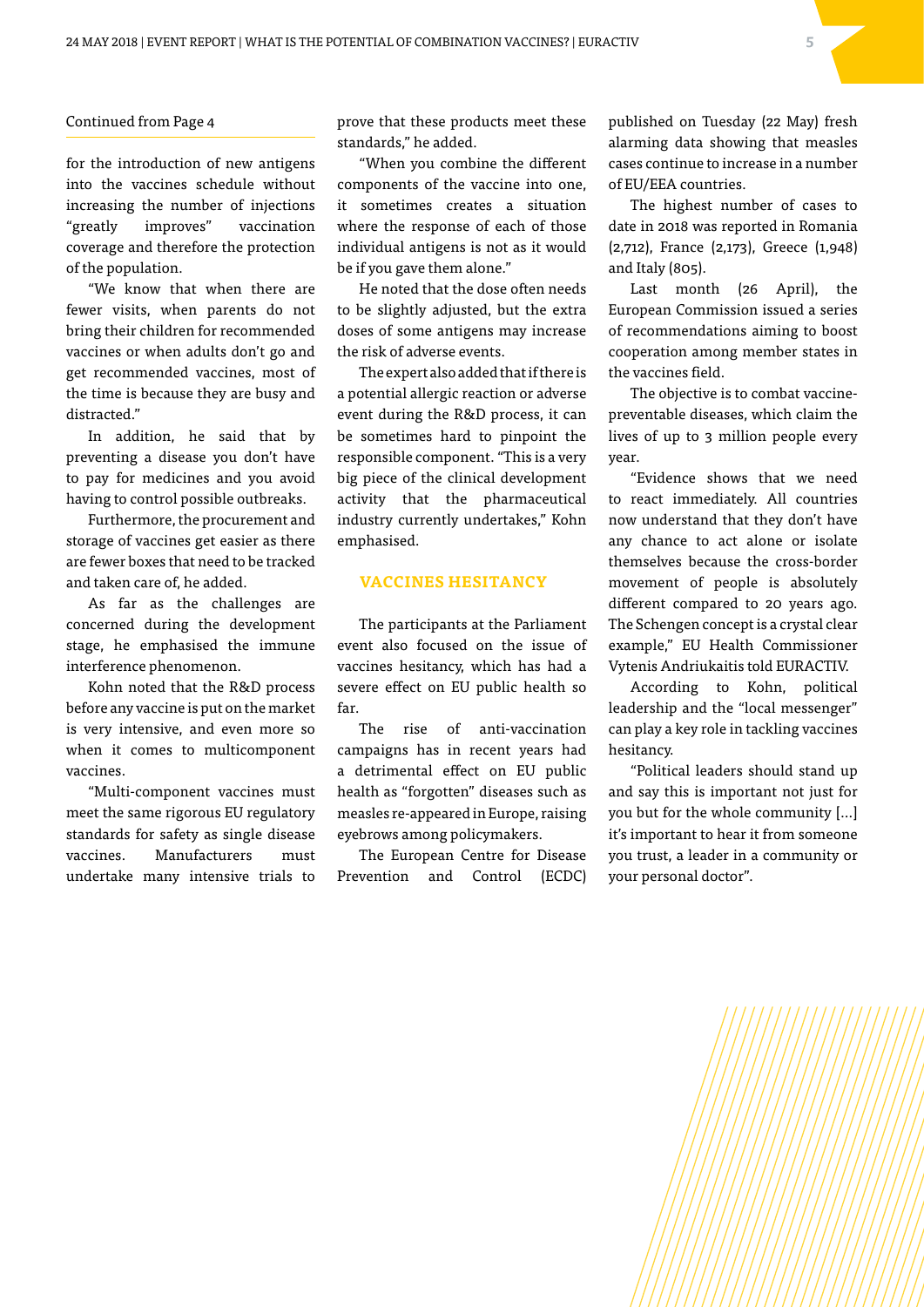#### INTERVIEW

## Pharma expert: **Combination vaccines reduce the cost of outbreaks and treatments**

*B y S a r a n t i s M i c h a l o p o u l o s | E U R A C T I V. c o m*



The use of combination vaccines<br>
can bring about better vaccine<br>
coverage and this will improve can bring about better vaccine protection of the public against vaccine-preventable diseases, reduce treatment costs and help prevent outbreaks that would otherwise occur, Mel Kohn told EURACTIV.com.

*Mel Kohn is the medical director at the MSD pharmaceutical company. He replied to EURACTIV's questions in a written interview.* 

*What are the main benefits of combination vaccines for struggling EU public healthcare budgets?* 

Combination vaccines are commonly used in Europe to tackle a host of infectious diseases. These include mumps and rubella vaccines and vaccines combining four, five or six vaccines (such as Diphtheria, Tetanus acellular pertussis (whooping

Continued on Page 7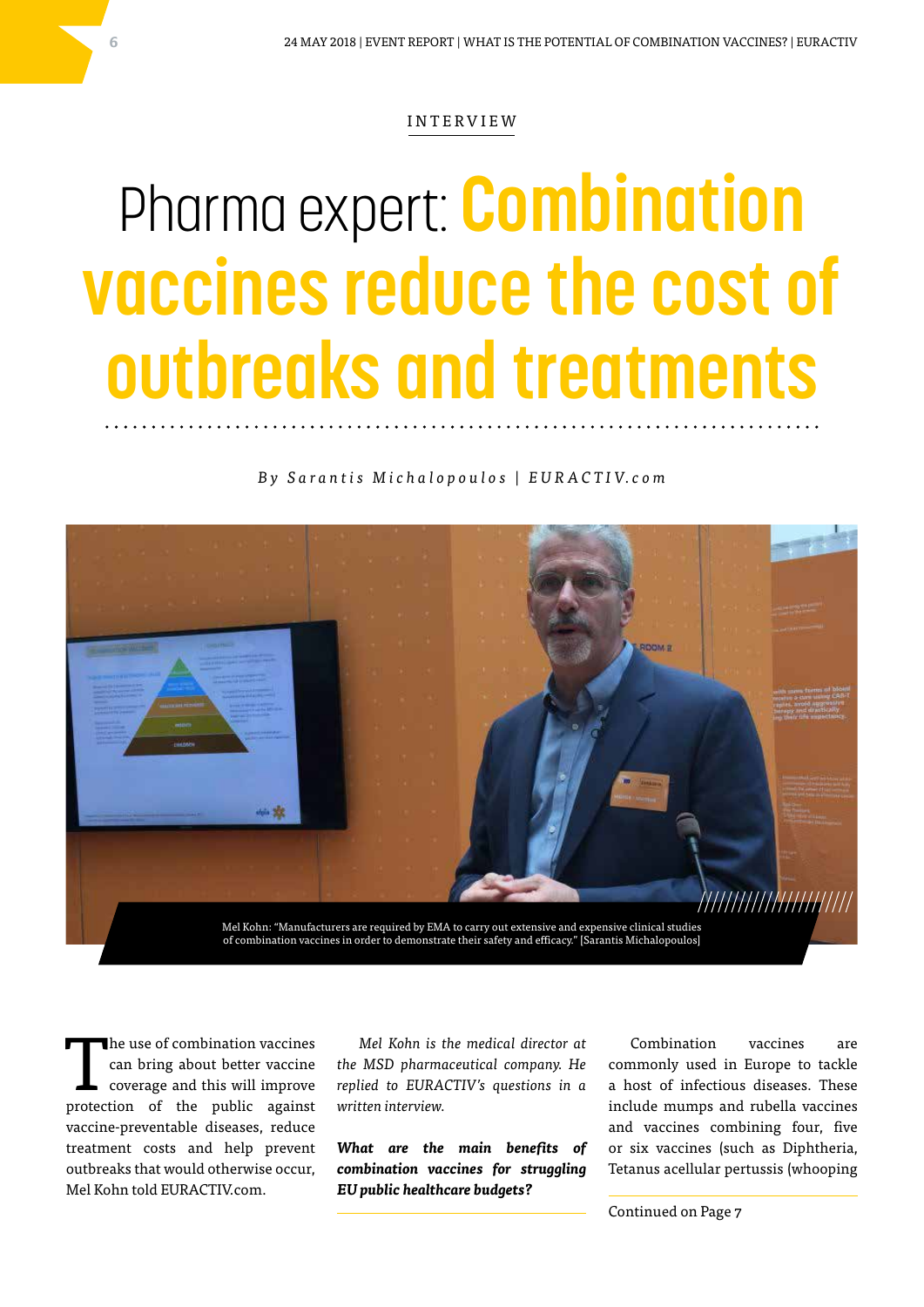#### Continued from Page 6

cough), Hepatitis B, poliomyelitis (Inactivated polio vaccine) and Hemophilus influenza type b causing bacterial meningitis, known as DTaP-HB-IPV-Hib).

The use of combination vaccines can help improve vaccine coverage, by combining more than one vaccine to be administered, thereby improving the protection of the public against vaccine-preventable diseases. This, in turn, helps reduce costs for treatment of these diseases and the costs of managing outbreaks that would otherwise occur. Benefits of using combination vaccines in healthcare settings include lower costs because of fewer vaccine administration charges, and potentially fewer office visits.

In addition, in most countries where pediatricians are the primary vaccinators for children, procuring and storing vaccines are among the top overhead expenses for pediatric practices. Using combination vaccines reduces the overhead required to purchase and manage the storage of vaccines.

#### *What is the pharma industry doing to address any glitches in the complex development of these vaccines and to maximise safety?*

Manufacturers are required by the EMA to carry out extensive and expensive clinical studies of combination vaccines in order to demonstrate their safety and efficacy.

Once these vaccines are registered, manufacturers must perform rigorous quality control testing of their manufacturing process, and respond to any issues that arise. If any faults are detected the entire batches of vaccines involved are discarded and the process starts again from scratch.

Approximately 70% of the time required to manufacture a vaccine is due to the time it takes to perform quality control testing, and this is one of the most important reasons why it can take up to 3 years to manufacture a dose of these vaccines.

#### *How could combination vaccines help improve immunisation rates across the EU in view of increased vaccines hesitancy?*

In addition to protecting against several vaccine-preventable diseases, the use of combination vaccines reduces the number of injections required. Parents may, therefore, be more likely to accept having their children vaccinated since we know that for many parents the logistics of taking their child to get vaccinated can be difficult. By reducing the number of visits required, thereby improving convenience for the parents, combination vaccines can also help address this barrier to vaccination.

A good example from France illustrates how combination vaccines may help improve vaccine coverage. French health authorities first recommended hepatitis B vaccination of infants in 1995. Despite this longstanding recommendation, in 2007 France was among the lowest ranked European countries for hepatitis B vaccination coverage of infants.

In 2008 France began to reimburse a hexavalent vaccine containing Hepatitis B, and this change was associated with an increase in the percentage of French infants who completed the recommended threedose regimen for Hepatitis B by two years of age from 33.8% in 2008 to 71.9% in 2011.

#### *The manufacturing of combination vaccines takes time but it's also costly. Is this reflected in the final price of vaccines?*

Because of the complexity of developing and manufacturing combination vaccines, they tend to be more expensive than monovalent

vaccines (vaccines against just one single disease). However, the combination vaccines generally are cheaper than the cost of all of the individual vaccines added together. In addition, the cost of administration is based on the number of injections given, so there are cost savings by giving, for example, one injection of a pentavalent vaccine instead of five injections of individual vaccines. This is part of the reason that 26 out of 28 EU countries currently recommend combined vaccines for four or five diseases as part of their recommended routine vaccination schedule, demonstrating that these vaccines are viewed as cost-effective.

*On vaccines hesitancy, you recently emphasised the need for political leadership on the issue. Is leadership enough considering public mistrust toward politicians? What should the industry be doing to assist in communicating on the issue?*

In order for vaccines to be licensed regulators require that they meet high standards of safety and efficacy. Although adverse events will occasionally result after an immunization, the choice of not getting a vaccine carries risk with it as well; in general, the benefits of vaccines far outweigh the risks.

The industry has a critical role to play in developing and manufacturing efficacious and safe vaccines and communicating about the value these vaccines can bring. The industry also has a responsibility to investigate and address safety concerns as they may arise. But the industry will not have credibility if it communicates these messages alone. It is essential that all the different stakeholders involved in the implementation of the immunisation programmes (researchers, government officials, healthcare professionals etc.), as

Continued on Page 8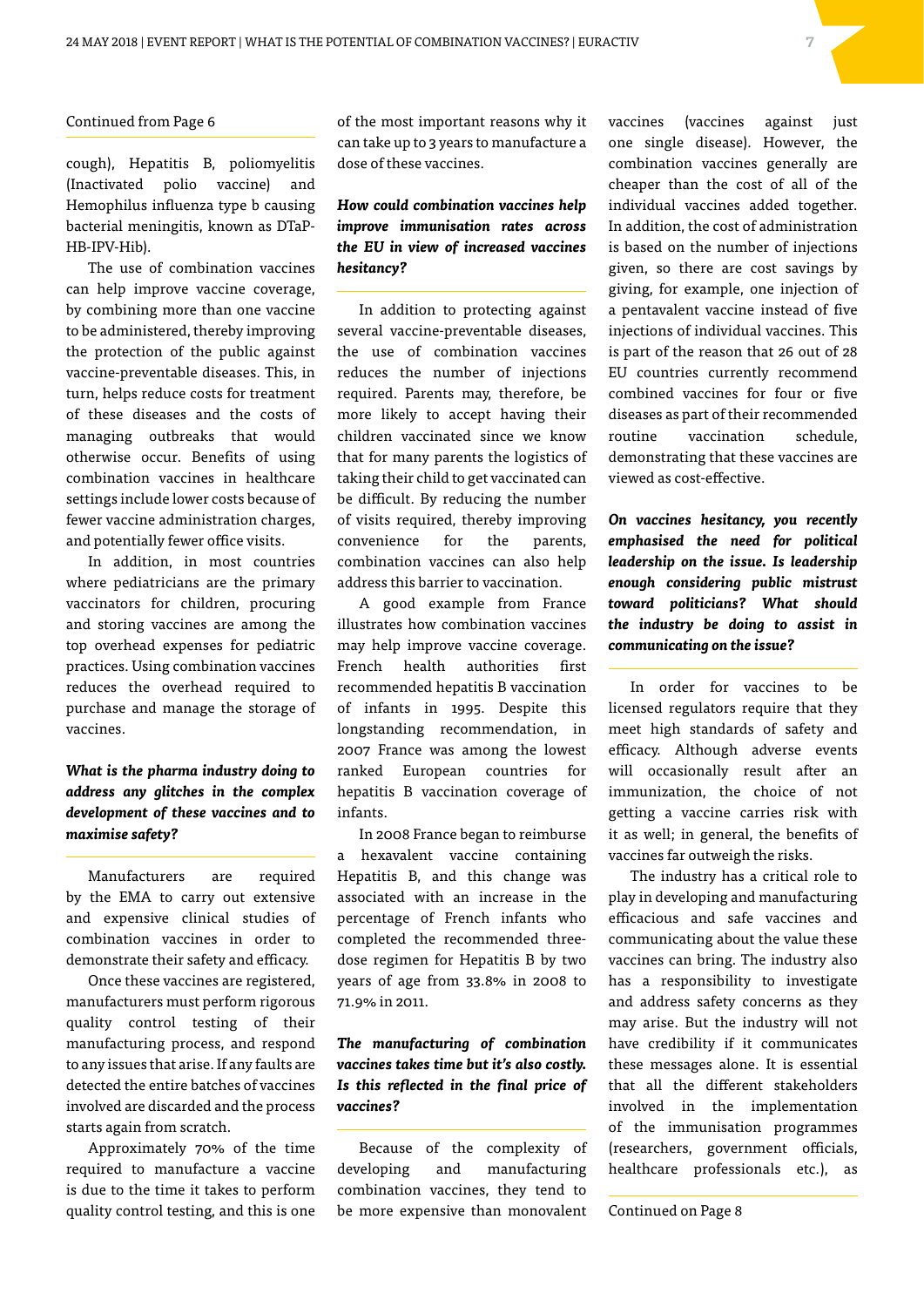Continued from Page 7

well as the media, provide a strong, consistent and aligned position on the value of vaccination.

This will certainly help the public to have confidence in the value of vaccination and trust in the healthcare system.

*What is your opinion of the European Commission's new vaccination proposals? Could the electronic vaccination cards help in the direction of a joint member states' approach on the issue?*

It's terrific that the European Commission is so engaged in improving vaccination coverage. Indeed, the recent Commission proposals for a Council recommendation to strengthen European Union cooperation against vaccine-preventable diseases, demonstrate the strong commitment from our policymakers to have better equity in access to vaccination across Europe. I expect their decisions to have a major impact in the region for many years to come.

While electronic immunization registries have been implemented in many regions and countries across the world, the creation of a registry that is interoperable across borders in the EU, and includes all age groups, will greatly improve its utility. With such a system in place a healthcare provider will be able to see a complete picture of the immunization history of his or her patients, and accurately assess the need for booster doses or new immunizations, even if a person has moved to a different region or country in the EU. This will also be an important tool to instantaneously monitor vaccination coverage rates and help protect the public should outbreaks of vaccine-preventable diseases occur, such as the ongoing measles outbreak in Europe.

My understanding is that the

European Commission is moving ahead with the digital transformation of Healthcare and is putting in place several platforms and instruments towards that end. These tools should accelerate the move towards digitalised immunisation records, putting Europe in the vanguard of efforts to improve vaccination across the world.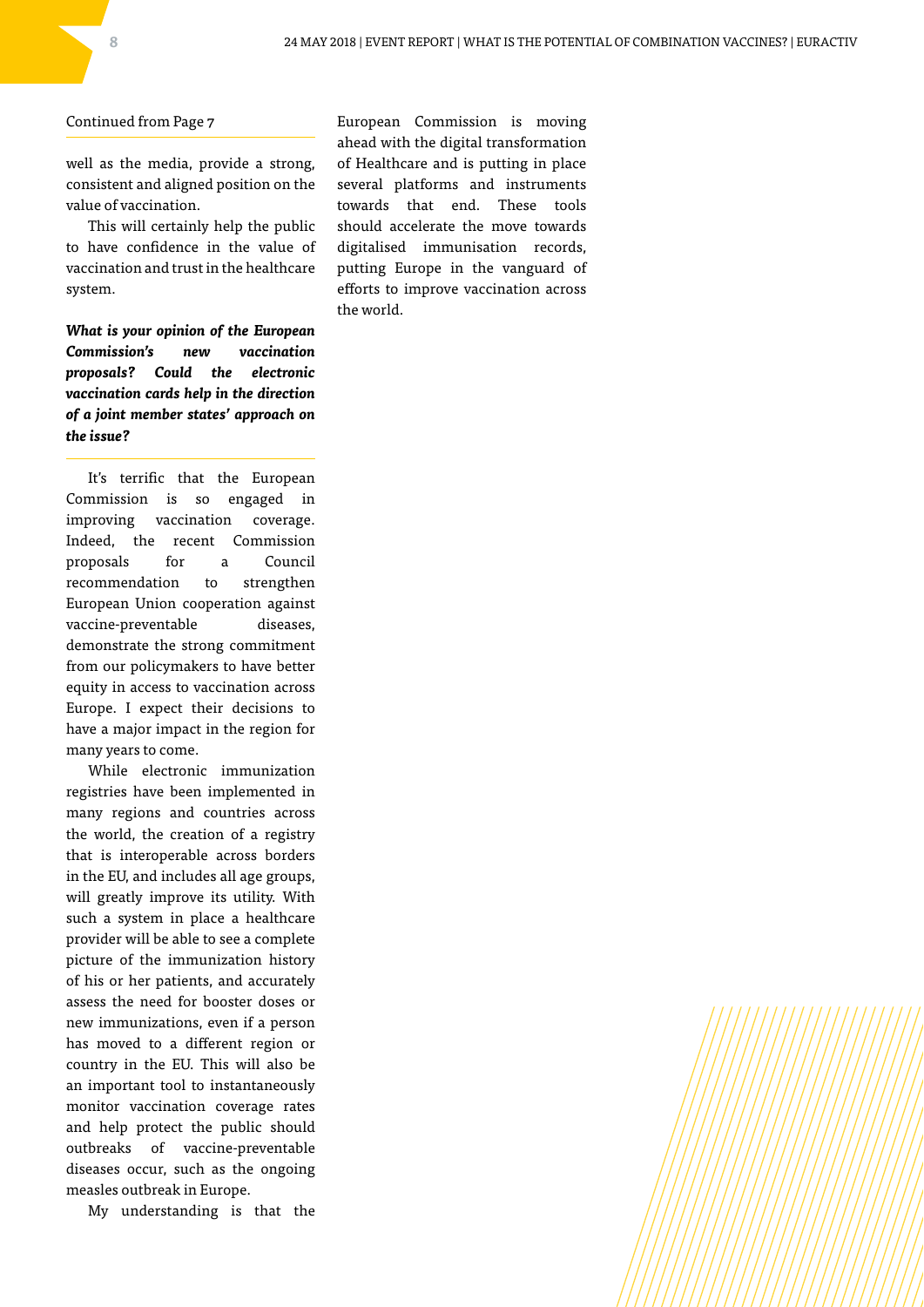PROMOTED CONTENT / VIDEO

### Combination vaccines: more protection for all with less injections

*By MSD*



Video: http://eurac.tv/9PH2

ombination vaccines represent //substantial//outcome//of  $\frac{1}{\sqrt{2}}$  successful  $\frac{1}{\sqrt{2}}$  R&D  $\frac{1}{\sqrt{2}}$  to  $\frac{1}{\sqrt{2}}$  ease vaccination experience for everyone:  $k$ hildren,  $/$  parents  $/$  and  $/$  healthcare  $prof$ essionals  $/$  while  $/$  improving the  $\frac{p_{\text{p}}}{\text{p}_\text{p}}$  (belongthe public  $\frac{p_{\text{p}}}{\text{p}_\text{p}}$ ) vaccine-preventable diseases.

 $\Delta$  Despite  $\ell$  / the  $\ell$  / complexity  $\ell$  and risks involved in developing and /manufacturing / / / / multicomponent

vaccines, vaccine manufacturers have worked hard to make these life-saving and innovative products available in Europe.

- These vaccines contribute to: • Better adherence to
- immunisation programmes • Better compliance to
- immunisation schedules
- Higher vaccination coverage
- Reduced burden of vaccine preventable diseases

It is now time for the policy makers to step up and introduce public health policies that will unlock the potential of combination vaccines.